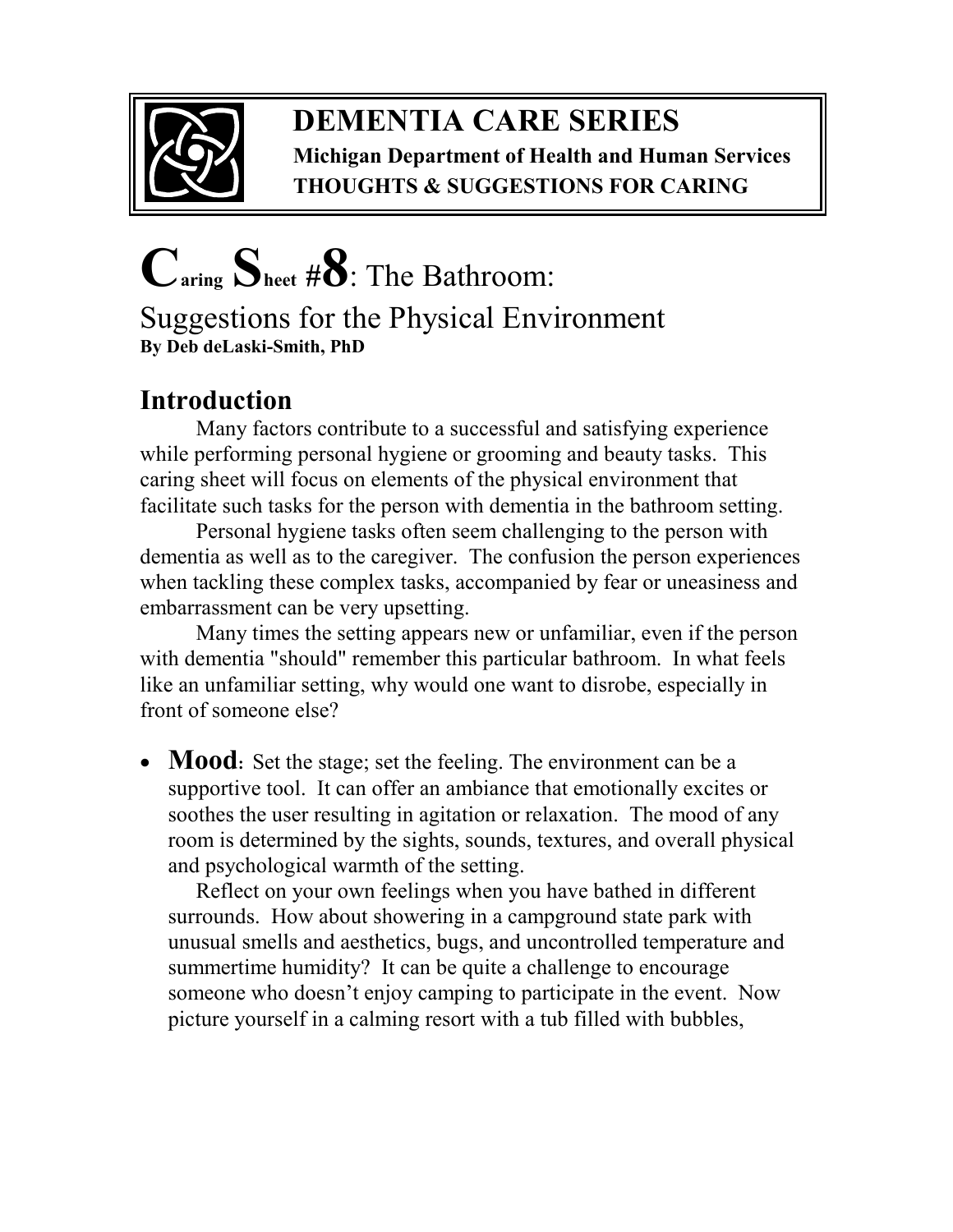

Caring Sheet #8 The Bathroom: Physical Environment D. deLaski-Smith Page 2 of 9

candles aglow, soft music, luxurious towels, and someone to bring a beverage. Clearly, the environment can create a variety of emotional reactions.

The environment has a similar impact on someone with dementia. If the setting is loud and confusing, the person may experience confusion, fear, and uneasiness. In a calm, cozy and warm setting, the person is more likely to experience calm relaxation. Warm colors (yellows, oranges) tend to make the room feel warm even if the actual temperature is not warm.

The room features discussed below may help to promote a calm setting. Certainly, even with a calm setting, other elements such as attitude and approach of care provider, past memories, sensory and cognitive changes, can also greatly affect the task.

Here let's focus on how to make the physical setting feel comfortable and supportive.

• Location: If a caregiver has input regarding where the bathroom is located in relation to the main living area or the bedroom, have it be in a similar location to that of a former household where the person with dementia lived. The person may be able to locate a bathroom in a new setting more easily if it connects to the other rooms in a familiar way. For example, persons currently 80 years old either grew up or lived many years in a home with one bathroom that was not attached to a specific bedroom. Bathrooms located within bedrooms can therefore be confusing. If a person exits the bedroom and takes a right turn to find the bathroom, odds are a previous home had the same spatial relationship. Therefore, when a person with dementia relocates to an adult child's household or long term care setting, and if there is a choice of bedroom, select the room with the same room relationship to old visual and spatial patterns. This same principle applies to main living areas. Persons have been known to use a closet as a powder room or half bath simply because of its location.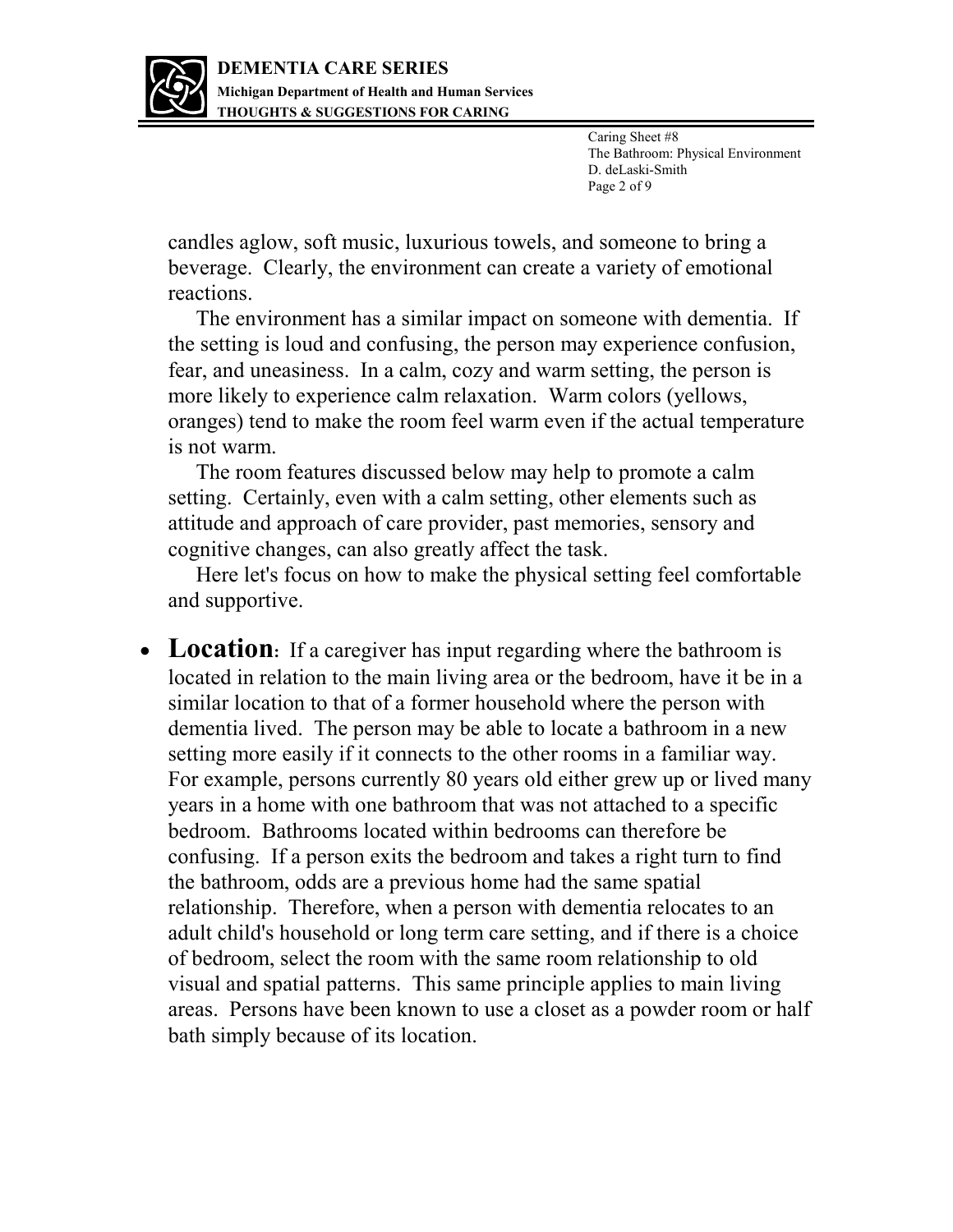

Caring Sheet #8 The Bathroom: Physical Environment D. deLaski-Smith Page 3 of 9

- Layout: Keep the layout of the bathroom simple and intuitive or easy to understand. One might think this would be easy to do for a bathroom, but some designers strive for flash and compartmentalization more than for simplicity. Bathroom elements (tub, shower, toilet, or sink) should be in a logical relationship with each other while providing room to move a wheelchair or walker or for a caregiver to provide assistance. A person may be able to use the toilet more easily when the toilet is visible rather than hidden by a full or half wall. Washing hands may be promoted when the sink is located near the toilet and not visually or physically hidden (see the section on color contrast below).
- **Surface Treatments:** Keep the surface treatments on walls, floor, appliances, and ceiling easy to clean and free of glare. Most finishes in a bathroom are designed to deal with moisture which usually means they are hard and shiny, reflecting both light and sound. To reduce the resulting noise and glare, add materials with texture to the room, such as shelves with folded towels, anti-microbial commercial grade carpet on the floor, or commercial grade waterproof acoustic ceiling tiles that are used in commercial kitchens, indoor pool areas or locker rooms. These tiles are made to control sound and light, without being ruined by high moisture and humidity. They help control the echo effect of bathroom sounds. (Have you experienced the roar of a waterfall? Running water in a noisy, echo filled bathroom can have that same sensation.) The echo and noise can cause anxiety and fear. Noise makes it difficult for a person with normal age-related hearing changes to hear what a caregiver is saying. It is especially difficult for someone with dementia. Surface materials that have a matt or dull finish also help to control glare. Matt finished laminates, Formica, ceramic tiles, or honed stone (e.g. tumbled marble or granite) do not reflect light. Hence a design solution can address glare for a varying price range. Sink and faucet materials can also be selected in a colored, dull or brushed finish. This principle also applies to a flat or satin finish paint or wallpaper. High gloss materials,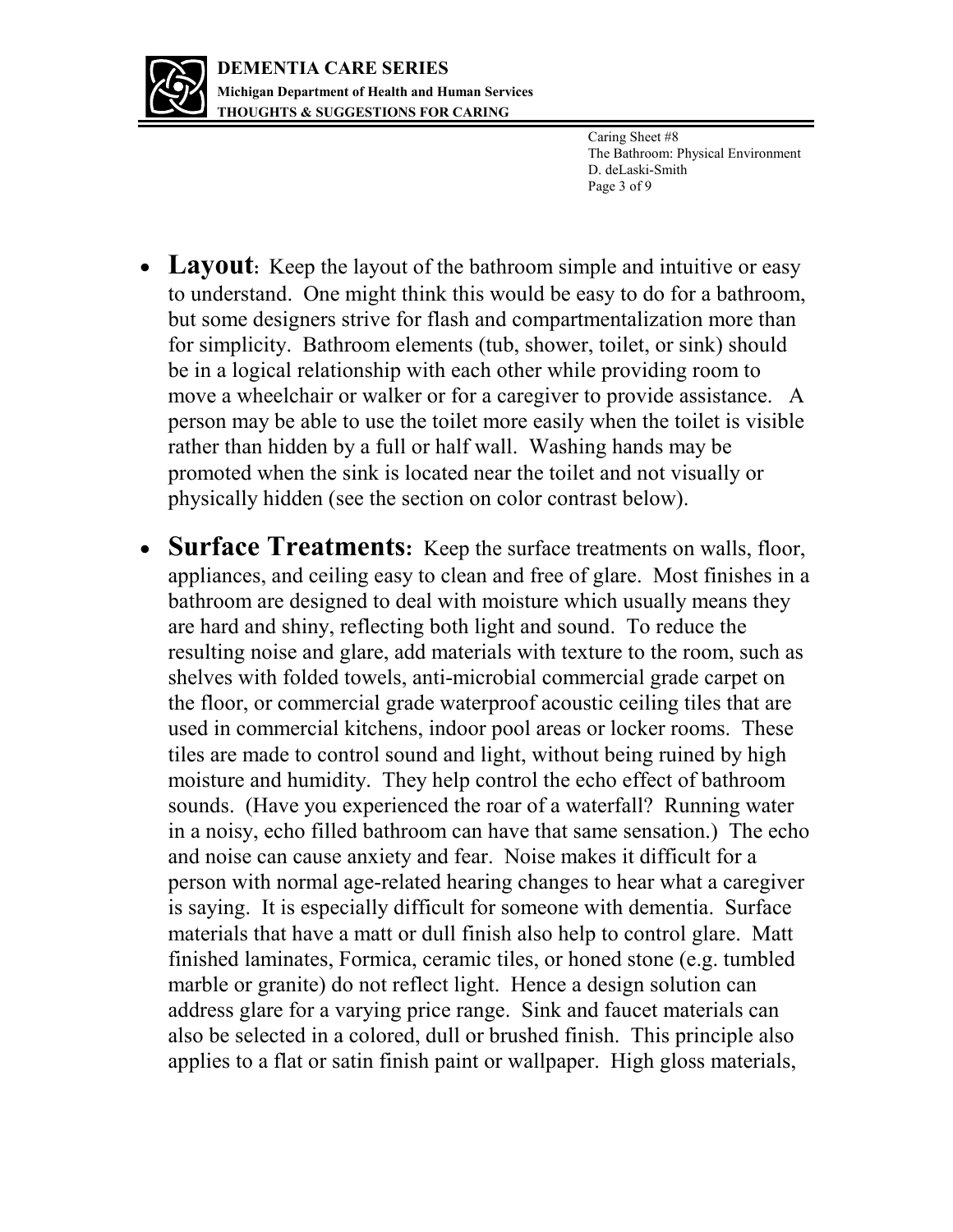

Caring Sheet #8 The Bathroom: Physical Environment D. deLaski-Smith Page 4 of 9

while easy to clean, reflect light and images that can be confusing and disorienting for a person with dementia.

- **Visual Interest:** Keep the surface treatments interesting, but simple and easy to understand. Busy wallpaper patterns may be distracting and some individuals may try to pick the wallpaper flowers off the wall. Select a flooring material with no visible pattern, uneven levels or ridges. Solid items seem to work the best, but in using them one needs to avoid creating a boring setting. Visual interest, definitely desirable, can be created with accessories and colorful towels.
- **Color Contrasts:** Provide color or intensity contrast each place a task needs to be performed or where someone truly needs to see an item (e.g. light switch relative to wall, toilet relative to floor, chair seat relative to flooring, cabinet hardware relative to cabinet door front, counter top relative to flooring). As eyes age, the lenses of the eye become yellow in color. This makes color perception difficult unless strong contrasts have been provided. Persons who have had cataract surgery notice an immediate change; items appear more white and brilliant in color. For most older people, a pale yellow will blend with a pale blue or green. A strong yellow in contrast with a light blue will show environmental distinctions. Providing contrast can prevent glasses from being placed on an edge causing them to fall and break. If there is a step up from one area to another, a contrast can make the step visible. If there is no step, then no contrast is needed even if the flooring material changes (i.e., keep the color and intensity of the carpet and the vinyl tile similar in appearance if there is no step). Some older individuals excessively raise one leg anticipating a level change when moving from one type of flooring to the next. They are unsure about the height difference since depth perception becomes impaired as the eyes change with normal aging. On the other hand, when it is appropriate to hide something, such as a storage area or certain outlet or switch, then avoid a color contrast. Let the item fade into the background or use the same wallpaper or paint on the item as is on the area surrounding it.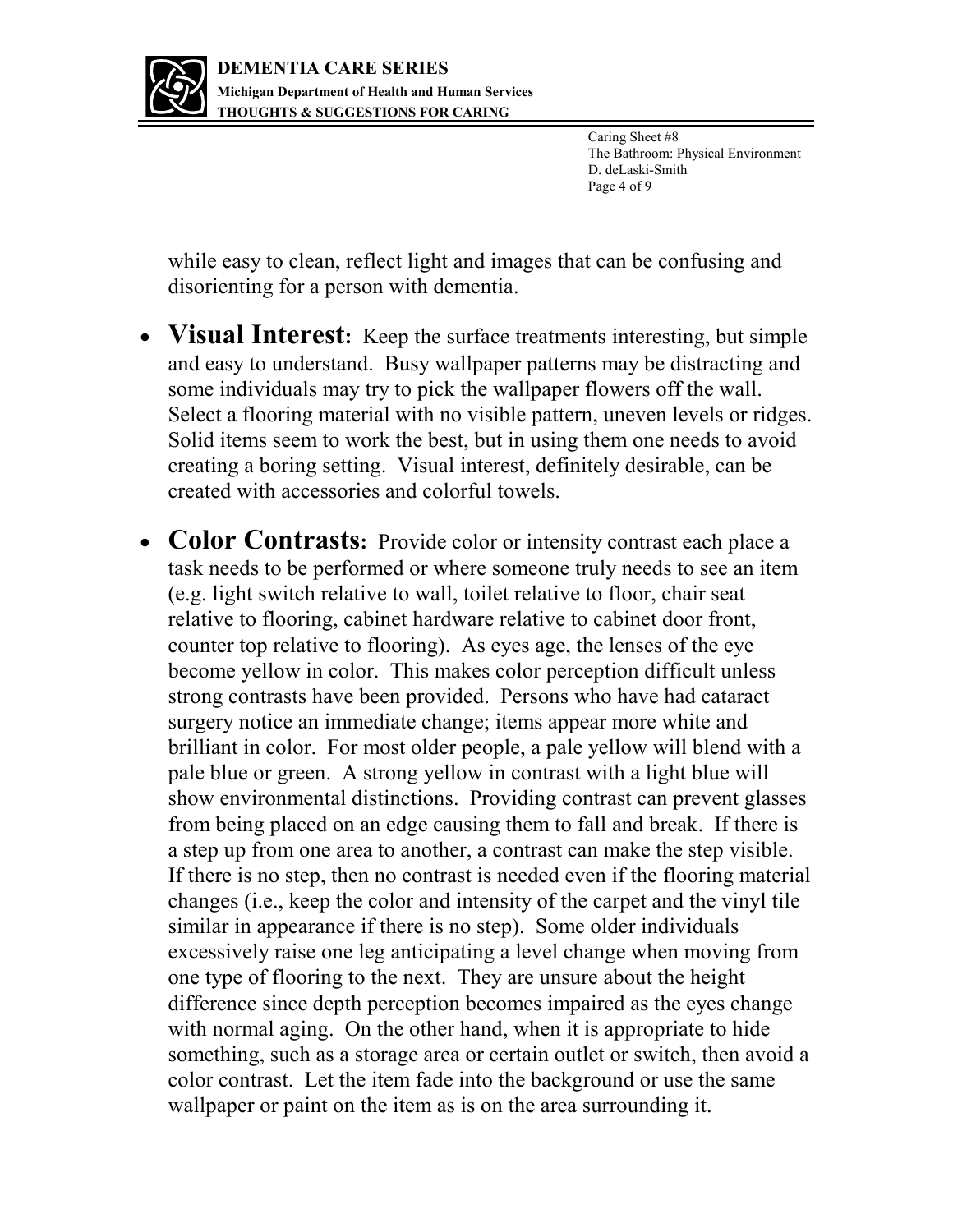

Caring Sheet #8 The Bathroom: Physical Environment D. deLaski-Smith Page 5 of 9

Unfortunately, in most bathrooms the items that seem to blend into the background are the sink, tub, and toilet; the very items that should stand out for optimum use. White walls, white floor, white tub, white toilet: how does one see these when they all blend together? Simply changing the color of the toilet seat itself can help. Edge contrast can be accomplished by using inexpensive, colorful electrical tape running along the edge of the tub or sink. In summary, when a task is to be performed be sure objects are visible with strong contrast. If something is to remain hidden, be sure there is no contrast of color so the item won't be seen as easily. Effective visual cues can help prevent accidents or falls.

- Lighting: An 80 year-old person usually needs three times as much light as a teenager to perform the same function. Therefore, it makes sense to provide light where there is a task to perform. While this is common sense, most artificial lighting, especially in bathrooms is poorly done. The goal is to provide enough light without accompanying glare. The best way to do this is with even illumination and up-lighting or lighting which goes up to light the ceiling and reflects down in an even warm glow. Lighting for the mirror area should not be overhead, which is the case in most bathrooms. The face needs to be washed with light coming from both sides. This rids ones image of dark circles and shadows under ones eyes, nose, lips, and chin. Shadows make shaving and make-up application challenging for anyone.
- **Grab Bars**: Anyone can lose his or her balance. Frequently, we grab onto towel bars, shower curtain rods, and toilet paper holders for stability. These items have not been reinforced in the walls to withstand the weight placed upon them in an emergency. Grab bars should be placed by the toilet, tub, and shower. They are also useful where people dry themselves and might lose balance when bending over. Walls ready to receive a grab bar need to be reinforced with 2x4s or 2x2s running horizontally between wall studs. It is best to put reinforcement in the wall prior to dry wall application. Installing them later requires removal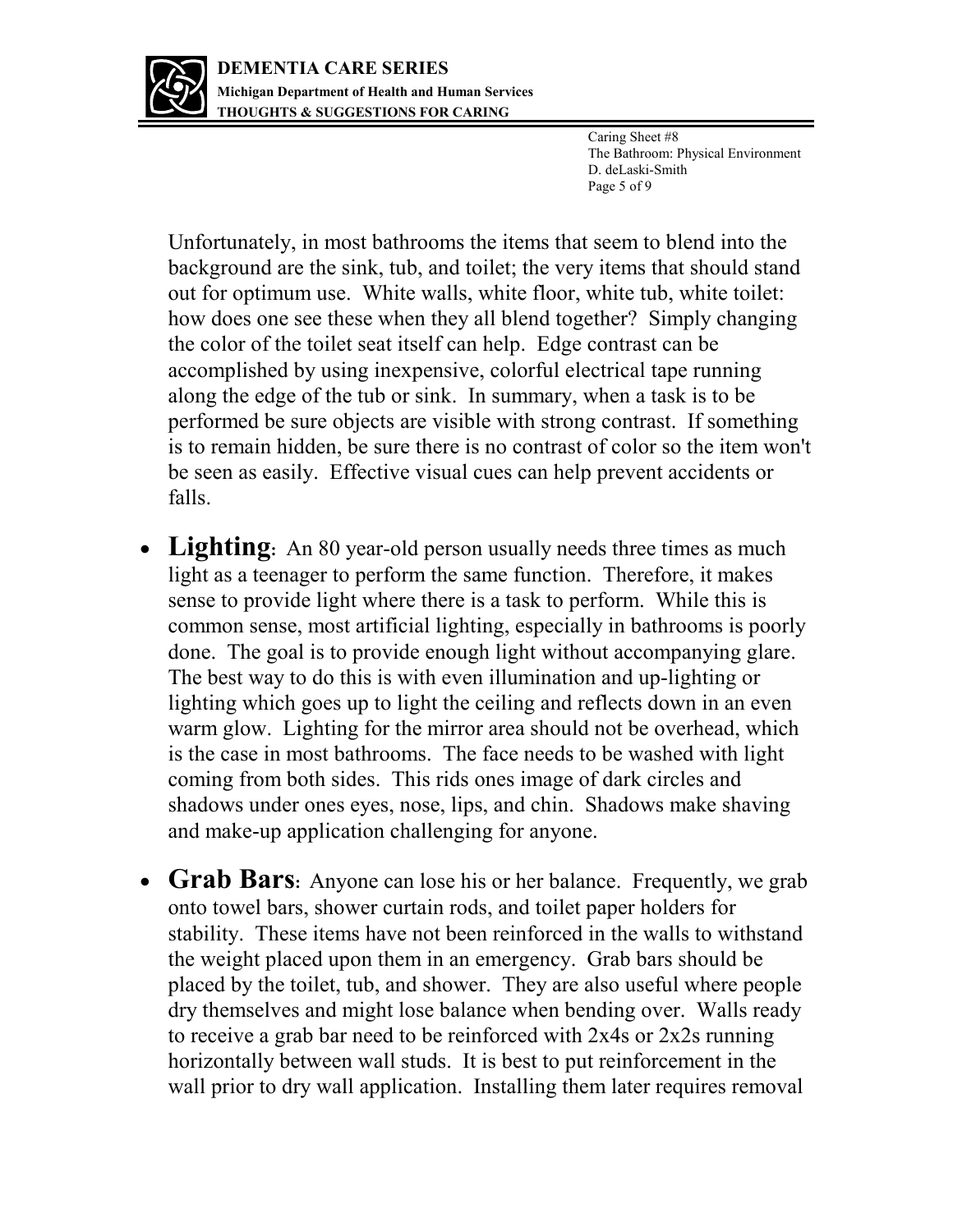

Caring Sheet #8 The Bathroom: Physical Environment D. deLaski-Smith Page 6 of 9

of wall coverings (wallpaper or tile) and the wall board or green board. Location of grab bars in private homes should be customized to the needs and size of the primary person using the bathroom. A very tall man will want a grab bar at a different height from a frail, petite woman. One might consider toilet grab bars that attach to the wall behind the toilet and come up and down on either side of the toilet. A number of companies provide this type of grab bar that can be raised and lowered as needed and also holds toilet paper. These have height adjustment options as well. For the tub or shower area, a grab bar placed close to the edge where one climbs into the tub or shower, offers stability for getting in and out. Side wall grab bars are imperative for support and assist when one rises up from a sitting position. Some people prefer a diagonally angled grab bar placement for a hand over hand climbing action to rise from sitting in the tub. The American National Standard codes suggest two horizontal, side wall grab bars one placed 33-36 inches above the floor and the other 9 inches above the tub rim. These are frequently 24 inches in length. Use discretion to determine what will work best for the person with dementia. The American National Standards can be consulted for requirements for grab bar placement in commercial, medical, and long term care settings.

- **Window treatments:** Treatments (e.g., blinds, shades, and curtains) should be easy to open and close without breaking. Since they are in a bathroom, they should offer privacy while allowing natural daylight into the space. Daylight can also generate glare; so diffuse the light with sheer fabric or the ability to tilt blinds to angle the direction of the light pattern out of one's field of vision. At night time, window treatments should be able to close completely. Reflections for some persons with dementia have been misinterpreted as stalkers or other persons outside looking in. This can become a cause for resistance to use the room due to fears of being watched.
- **Mirrors:** While most bathrooms have mirrors, some persons with dementia see an unrecognizable reflection and think the bathroom is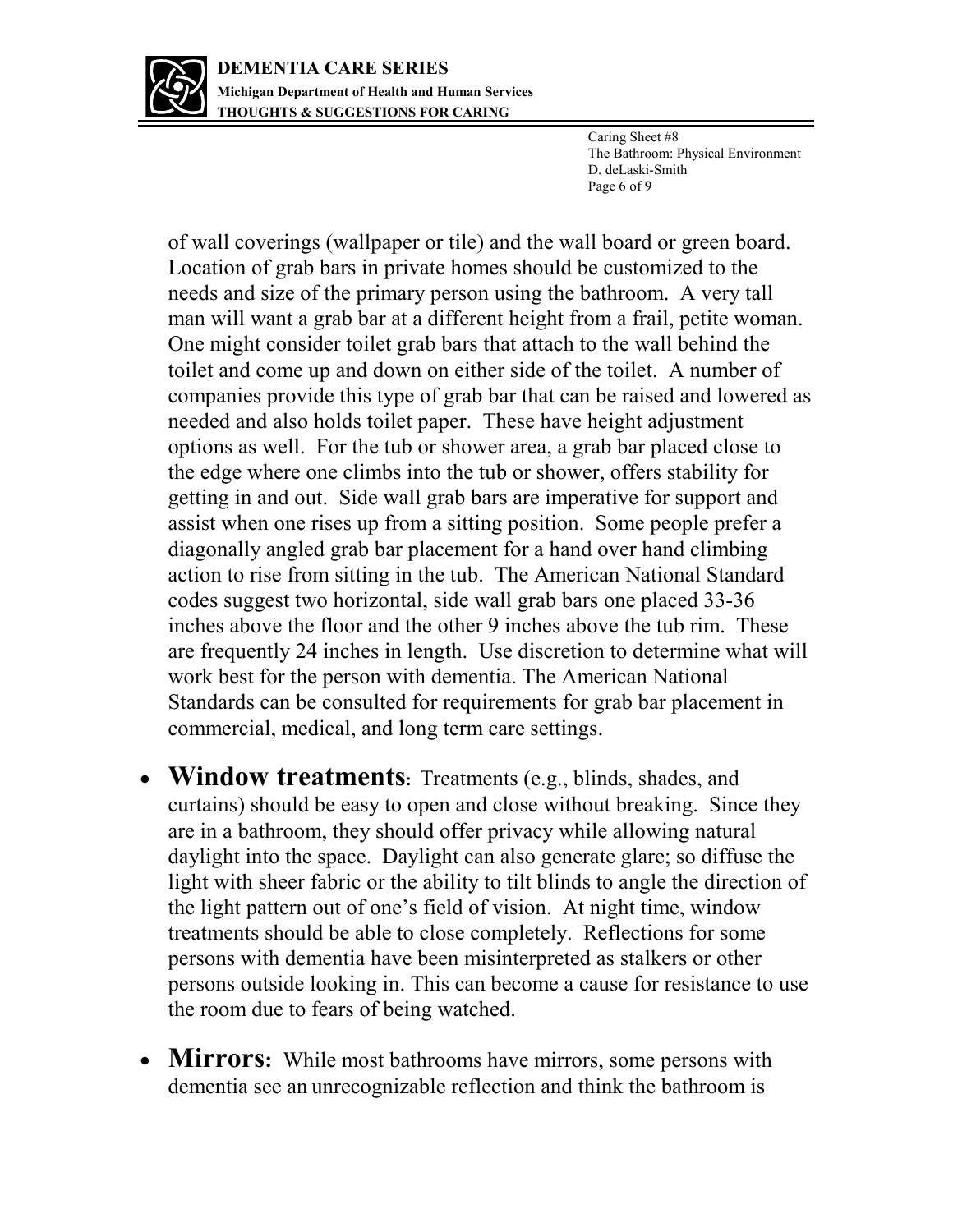

Caring Sheet #8 The Bathroom: Physical Environment D. deLaski-Smith Page 7 of 9

occupied by "that nice old woman". In these cases replace a window with a picture or simply cover it. If a mirror is used, mount the mirror at an appropriate height. One's sight line becomes lower as one becomes a little shorter with age. Viewing from a seated position (e.g. from a wheelchair) requires the mirror to be mounted lower than usual. Seeing for one's self promotes independence.

- **Aesthetics**: The new setting should reflect its resident's previous aesthetic tastes (e.g. warm, country, soft pastels; or traditional and formal; or trendy). Aesthetic tastes of those who came through the Depression will not be the same as those of the baby-boom generation. Similarly, the baby-boom generation will have different tastes from that of their children. As both generations age, period preferences and trends change. Ethnic and cultural diversity should also be considered, particularly in private space areas such as the bathroom.
- Accessories: Use of as many personal possessions and accessories as possible is crucial to room acceptance. This is not the time to freshen-up the decor with new unfamiliar accessories. Persons with dementia need these cues to reinforce their sense of place and not feel abandoned in a totally strange setting (regardless of how tattered these accessories may be getting). Items that are fabric in nature help to absorb sounds. Colorful towels also add interest and visual contrast.
- **Temperature**: Try to provide a bathroom that is free from drafts and has a comfortable temperature. Older individuals tend to prefer warmer settings and this is particularly evident in a place where one changes clothing. As a person ages, the ability to maintain body temperature declines. The ability to keep warm must be enhanced by heaters and warm towels. Having a heater or heat lamp in the bathroom is especially useful. The caregiver may be too warm, but the person bathing or showering will likely be only just warm enough. The towel warming bar is an accessory from the late 1800s that is again becoming popular.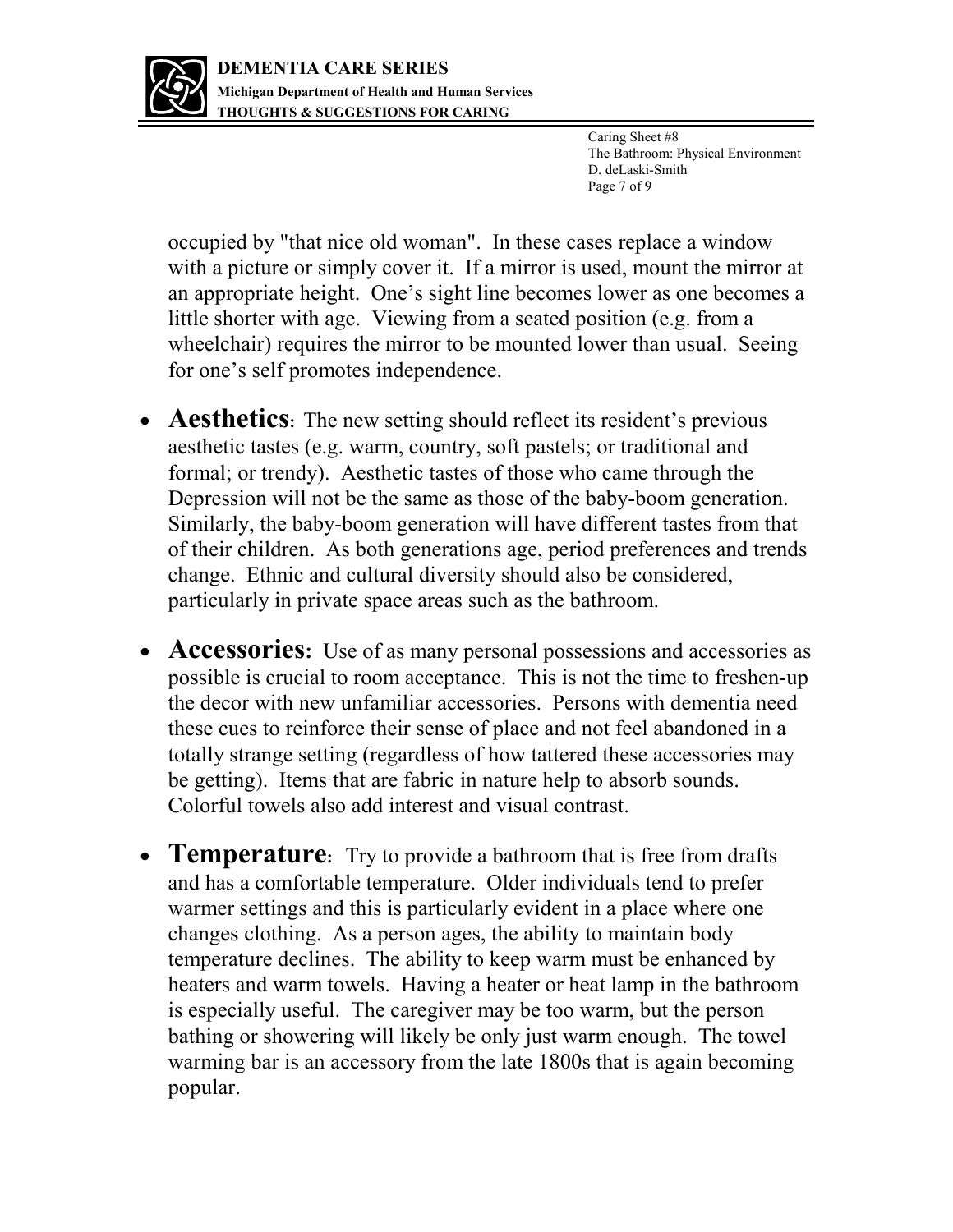

Caring Sheet #8 The Bathroom: Physical Environment D. deLaski-Smith Page 8 of 9

- **Ventilation**: Along with temperature control comes good air movement and the removal of moisture and odors. Ventilation is very important, but can also be very noisy. Ventilation should be provided in the room but perhaps not used while the person with dementia is occupying the space. The noise can be too distracting and may take away the calm atmosphere one is trying to achieve. Use the fans after all have left the bathroom; the excess moisture still needs to be removed from the building. It can be helpful to put the ventilation system on a timer so it turns off after a set amount of time.
- **Sound Control and Acoustics:** Sound control is extremely crucial and was discussed in the section addressing surface treatments. In addition to the absorption of sounds, consider introducing other calming distractions such as music. Many people respond favorably to singing in the tub or shower, regardless of the quality of vocal talent. A favorite radio station, tape, or CD could also be played on a small stereo. Oldie tunes work well for a sing along.

## **Conclusion**

Information about the background of the person with dementia can help determine appropriate environmental cues and features to calm and reassure the person in preparation for the bathroom task at hand. Use environmental elements as described above to enhance the success and pleasure of the task. Be creative in exploring intervention options since forcing the task rarely works. The physical environment has a major impact on how the person with dementia experiences the task and also on how difficult the task is for the caregiver. Environmental interventions need not be expensive and the outcome can enhance the bathing process for both the person with dementia and the caregiver.

<sup>©</sup> Copyright 1998 by D. deLaski-Smith (Pages 8 & 9 and Header Revised 2018).

Citation: deLaski-Smith, D. (1998). #8 - The Bathroom: Suggestions for the Physical Environment. *Dementia Care Series Caring Sheets: Thoughts & Suggestions for Caring.* Lansing, Michigan: Michigan Department of Health and Human Services.